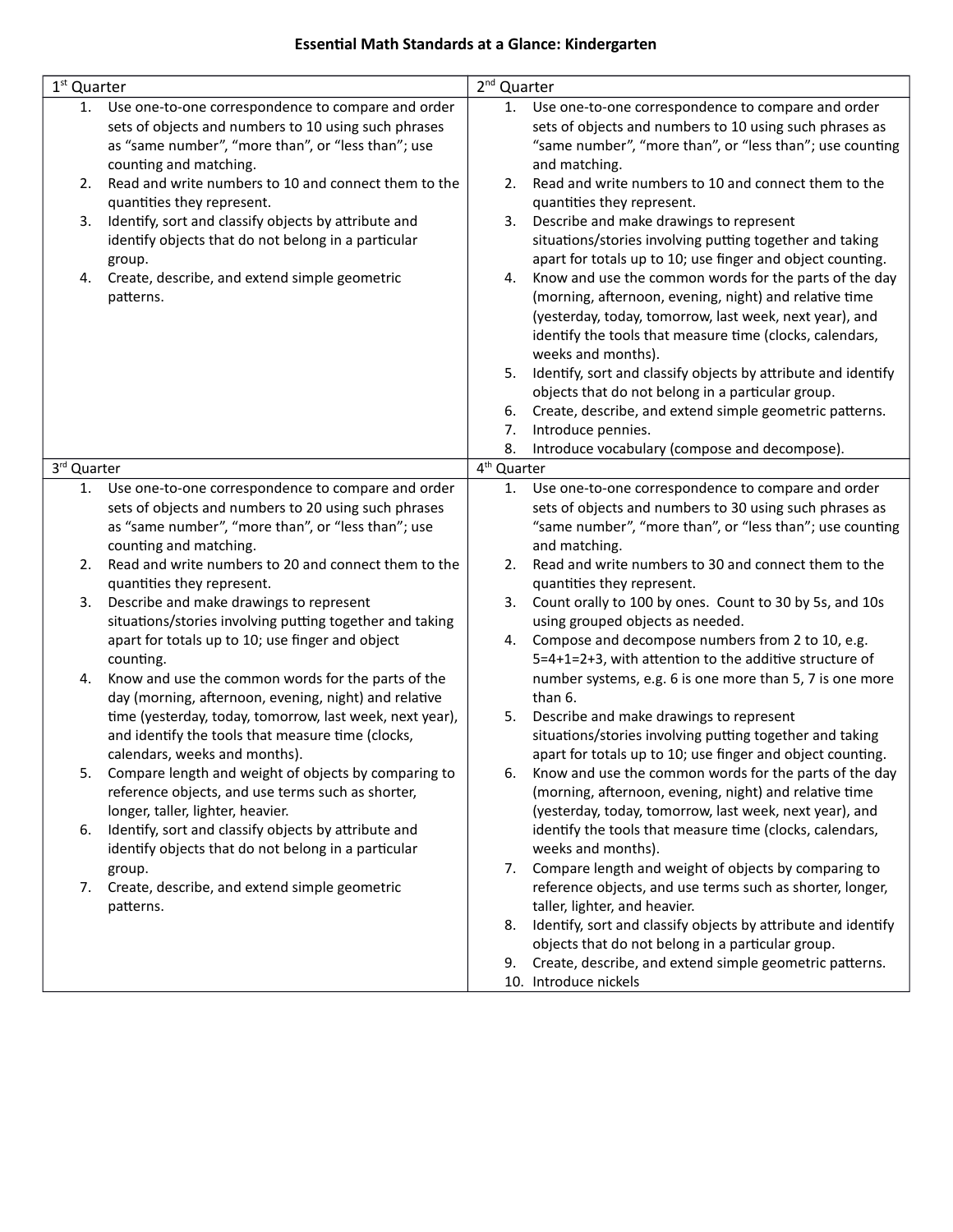#### **Essential Math Standards at a Glance Grade First**

| $\overline{1}$ <sup>st</sup> Quarter |                                                                                                         | $2nd$ Quarter                     |                                                                                                                          |
|--------------------------------------|---------------------------------------------------------------------------------------------------------|-----------------------------------|--------------------------------------------------------------------------------------------------------------------------|
| 1.                                   | Read, count and write numbers (by ones).                                                                | 1.                                | Read, count and write numbers (by 10's, by 2's, by 5's).                                                                 |
| 2.                                   | Order numbers and compare quantities.                                                                   | 2.                                | Order numbers and compare quantities.                                                                                    |
| 3.                                   | Apply knowledge of fact families (doubles facts, +1                                                     | 3.                                | Apply knowledge of fact families (+0 facts, -1 facts, -0                                                                 |
|                                      | facts).                                                                                                 |                                   | facts, "subtract number from itself" facts, +2 facts, -2                                                                 |
| 4.                                   | Use place value to compose and decompose                                                                |                                   | facts).                                                                                                                  |
|                                      | numbers (daily practice and daily calendar).                                                            | 4.                                | Use place value to compose and decompose numbers                                                                         |
| 5.                                   | Use objects, pictures, symbols, and numbers to                                                          |                                   | (daily practice and daily calendar, trade pennies for dimes).                                                            |
|                                      | interpret and solve story problems (daily lessons and                                                   | 5.                                | Use objects, pictures, symbols, and numbers to interpret                                                                 |
|                                      | daily practice).                                                                                        |                                   | and solve story problems (daily lessons and daily practice).                                                             |
| 6.                                   | Understand equal parts of a whole (halves)                                                              | 6.                                | Understand equal parts of a whole (halves and lines of                                                                   |
|                                      | (concrete lessons that use real life experiences:                                                       |                                   | symmetry).                                                                                                               |
|                                      | using apples to teach the concept of dividing a solid                                                   | 7.                                | Identify and write basic time (to the hour).                                                                             |
|                                      | in half).                                                                                               | 8.                                | Estimate, compare, and measure length and weight (using                                                                  |
| 7.                                   | Identify and write basic time (morning, afternoon,                                                      |                                   | standard and nonstandard units).                                                                                         |
|                                      | evening, night).                                                                                        | 9.                                | Identify and count denominations of coins (dimes; pennies                                                                |
| 8.                                   | Identify and count denominations of coins                                                               |                                   | and dimes).                                                                                                              |
|                                      | (pennies).                                                                                              |                                   | 10. Describe physical and geometric attributes of shapes                                                                 |
| 9.                                   | Identify and extend patterns (daily calendar and                                                        |                                   | (circle, square, triangle, rectangle, and hexagon).                                                                      |
|                                      | math manipulative materials such as pattern blocks,                                                     |                                   | 11. Create, organize, and interpret data (length measurements,                                                           |
|                                      | Unfix cubes, etc.).                                                                                     |                                   | bar graphs).                                                                                                             |
|                                      | 10. Describe physical and geometric attributes of shapes                                                |                                   |                                                                                                                          |
|                                      | (circle, square, triangle, and rectangle).                                                              |                                   |                                                                                                                          |
|                                      | 11. Create, organize, and interpret data (smallest to                                                   |                                   |                                                                                                                          |
|                                      | largest, fewest and most, picture graphs).                                                              |                                   |                                                                                                                          |
|                                      |                                                                                                         |                                   |                                                                                                                          |
|                                      |                                                                                                         |                                   |                                                                                                                          |
| 3 <sup>rd</sup> Quarter<br>1.        |                                                                                                         | $\overline{4^{th}}$ Quarter<br>1. |                                                                                                                          |
| 2.                                   | Read, count and write numbers (by 100's).                                                               | 2.                                | Read, count + write numbers hundreds, tens, ones).                                                                       |
| 3.                                   | Order numbers and compare quantities.                                                                   | 3.                                | Order numbers and compare quantities.                                                                                    |
|                                      | Apply knowledge of fact families (doubles +1 facts,                                                     |                                   | Apply knowledge of fact families (+9 facts, remaining 8                                                                  |
|                                      | sums of 10 facts, subtract a number from 10 facts,                                                      |                                   | addition facts, differences of 1 facts, subtracting 10 from a                                                            |
| 4.                                   | adding 10 to a number).                                                                                 |                                   | number, differences of 2 facts, subtracting half of a double,                                                            |
|                                      | Use place value to compose and decompose                                                                | 4.                                | remaining 8 subtraction facts).                                                                                          |
|                                      | numbers (daily practice, daily calendar, and adding                                                     |                                   | Use place value to compose and decompose numbers                                                                         |
| 5.                                   | 2-digit numbers without regrouping).                                                                    |                                   | (daily practice, daily calendar, and subtracting 2-digit<br>numbers without regrouping).                                 |
|                                      | Use objects, pictures, symbols, and numbers to<br>interpret and solve story problems (daily lessons and | 5.                                |                                                                                                                          |
|                                      | daily practice).                                                                                        |                                   | Use objects, pictures, symbols, and numbers to interpret<br>and solve story problems (daily lessons and daily practice). |
| 6.                                   | Understand equal parts of a whole (fourths).                                                            | 6.                                | Understand equal parts of a whole (halves, thirds, sixths,                                                               |
| 7.                                   |                                                                                                         |                                   | eighths).                                                                                                                |
| 8.                                   | Identify and write basic time (to the half hour).<br>Estimate, compare, and measure length and weight   | 7.                                | Identify and write basic time (to the half hour).                                                                        |
|                                      | (using nonstandard and standard units, including                                                        | 8.                                | Estimate, compare, and measure length, weight,                                                                           |
|                                      | inches).                                                                                                |                                   | temperature (using nonstandard and standard units,                                                                       |
| 9.                                   | Identify and count denominations of coins (nickels;                                                     |                                   | including centimeters).                                                                                                  |
|                                      | pennies and nickels; pennies, nickels, and dimes).                                                      | 9.                                | Identify and count denominations of coins (quarters;                                                                     |
|                                      | 10. Describe physical and geometric attributes of shapes                                                |                                   | pennies, nickels, dimes, and quarters) and bills (ones, fives,                                                           |
|                                      | (circle, square, triangle, rectangle, hexagon, and                                                      |                                   | tens and twenties).                                                                                                      |
|                                      | parallelogram).                                                                                         |                                   | 10. Describe physical and geometric attributes of shapes                                                                 |
|                                      | 11. Create, organize, and interpret data (bar graphs,                                                   |                                   | (square, rectangle, hexagon, parallelogram, trapezoid as                                                                 |
|                                      | concrete models, and pictorial models).                                                                 |                                   | well as cones, spheres, cubes, cylinders, polygons).<br>11. Create, organize, and interpret data (bar graphs).           |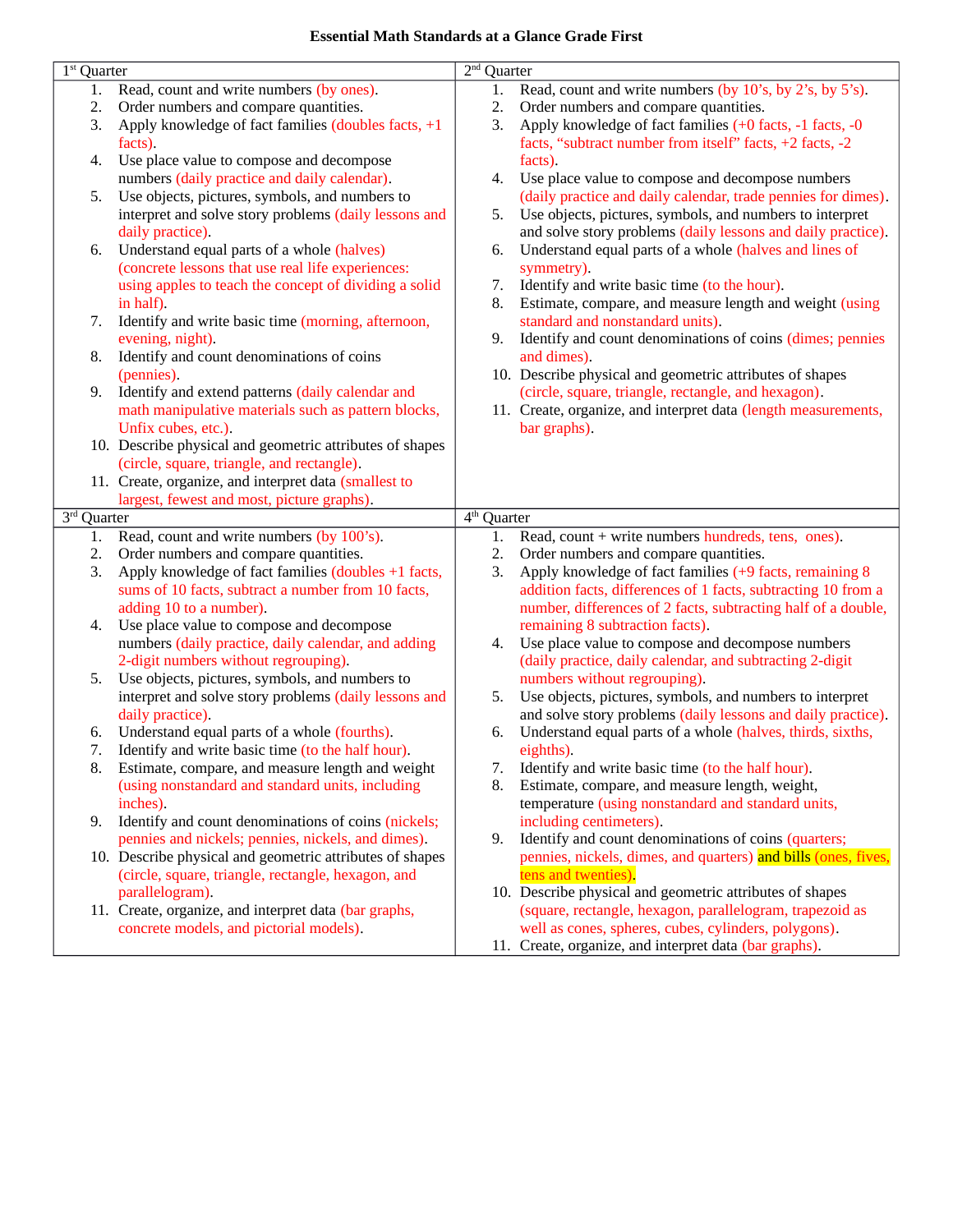### **Essential Math Standards at a Glance 2nd Grade**

| $1st$ Quarter |                                                                                         | $2nd$ Quarter |                                                     |
|---------------|-----------------------------------------------------------------------------------------|---------------|-----------------------------------------------------|
| 1.            | Count, order, and write numbers (by ones, twos, fives,                                  | 1.            | Count, order, and write numbers (by ones, twos,     |
|               | tens)                                                                                   |               | fives, tens, hundreds)                              |
| 2.            | Missing values of single digit numbers in open                                          | 2.            | Place value to 1000                                 |
|               | sentences                                                                               | 3.            | Missing values of single digit numbers in open      |
| 3.            | Add and subtract two single digit numbers (completes                                    |               | sentences                                           |
|               | 25 addition facts in 2 $\frac{1}{2}$ minutes)                                           | 4.            | Add and subtract two numbers (completes 100         |
| 4.            | Common fractions $(\frac{1}{2}, \frac{1}{4}, \frac{1}{6}, \frac{1}{8})$                 |               | addition facts in 5 minutes or less)                |
| 5.            | Time to the hour and half hour                                                          | 5.            | Adds and subtracts two digit numbers without        |
| 6.            | Money (pennies and dimes)                                                               |               | regrouping                                          |
| 7.            | Temperature (10 degree increment).                                                      | 6.            | Common fractions as part of a whole                 |
| 8.            | Two dimensional shapes                                                                  | 7.            | Measurement in inches and half inches.              |
| 9.            | Pictographs (with a scale of one).                                                      | 8.            | Time to the half hour and hour using a.m. and       |
|               |                                                                                         |               | p.m.                                                |
|               |                                                                                         |               | 9. Elapsed time                                     |
|               |                                                                                         |               | 10. Symmetry                                        |
|               |                                                                                         |               | 11. Money (pennies, dimes, nickels)                 |
|               |                                                                                         |               | 12. Temperature (2 degree increment)                |
|               |                                                                                         |               | 13. Graphs (pictographs, bar graphs, Venn Diagrams) |
| 3rd Quarter   |                                                                                         | $4th$ Quarter |                                                     |
| 1.            | Count, order, and write numbers (by ones, twos, fives,                                  | 1.            | Count, order, and write numbers up to 1000.         |
|               | tens, twenty-fives, hundreds and thousands)                                             | 2.            | Add and subtract two numbers (85 subtraction        |
| 2.            | Add and subtract two numbers (70 subtraction facts                                      |               | facts in 6 minutes and 90 addition facts in 5       |
|               | in 5 minutes and 85 addition facts in 5 minutes)                                        |               |                                                     |
|               |                                                                                         |               | minutes)                                            |
| 3.            | Add and subtracts two digit numbers with and without                                    | 3.            | Add and subtract two 3 digit numbers                |
|               | regrouping                                                                              | 4.            | Estimate sums and differences of three digit        |
| 4.            | Common fractions (mixed numbers)                                                        |               | numbers                                             |
| 5.            | Measurement centimeters, inches, feet and yards                                         | 5.            | Multiplication of 3, 4 and label and create arrays  |
| 6.            | Time (five minute intervals and a.m. and p.m.)                                          |               | to model multiplication.                            |
| 7.            | Money (all coins and demonstrates two ways to write                                     | 6.            | Area                                                |
|               | money with \$ and cents)                                                                | 7.            | Probability                                         |
| 8.            | Perimeter                                                                               | 8.            | Time (minute, quarter to, and quarter after)        |
| 9.            | Three dimensional shapes (geometric solids)                                             | 9.            | Understands concept of elapsed time                 |
|               | 10. Pictographs using varying scales.                                                   |               | 10. Counting change                                 |
|               | 11. Compare values of numbers (greater than, less than, =                               | 11.           | Transformations (slides, rotations, and flips of    |
|               | signs)                                                                                  |               | shapes).                                            |
|               | 12. Divides by two with remainder of 1<br>13. Multiplication of 0, 1, 2, 5, 10 and 100. |               | 12. Coordinates on a grid                           |

Updated 4/11/13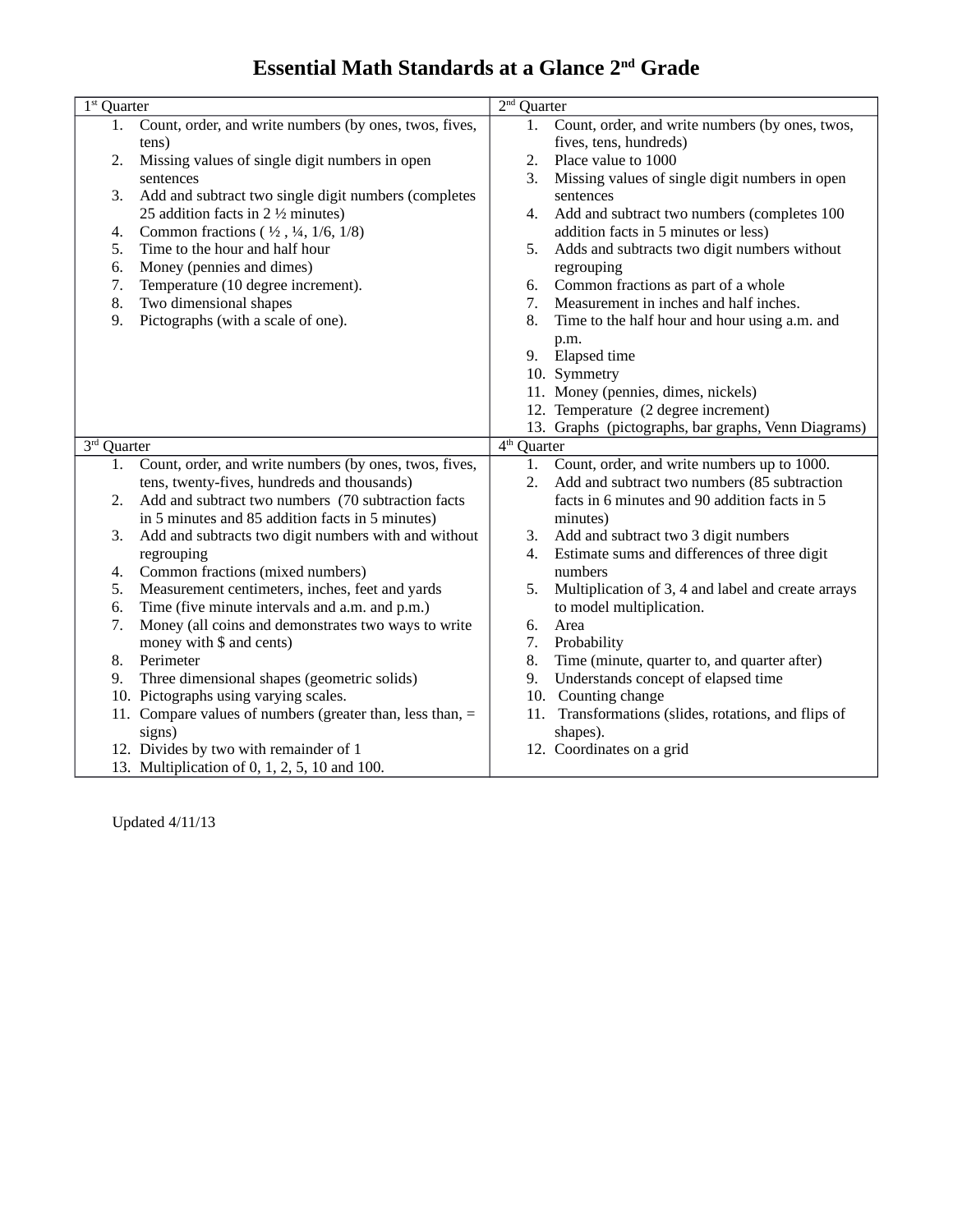#### **Essential Math Standards at a Glance Grade 3**

| $1st$ Quarter |                                                             | $2nd$ Quarter                                               |
|---------------|-------------------------------------------------------------|-------------------------------------------------------------|
| 1.            | Begin multiplication facts/stories/pictures                 | Write time to the quarter hour using words and digits<br>1. |
| 2.            | Add and subtract through thousands place                    | Identify fractional parts of a whole<br>2.                  |
| 3.            | Measure line segments                                       | 3.<br>Add and subtract fractions with common denominators   |
| 4.            | Tell time to the minute                                     | Multiplication facts (1-10)<br>4.                           |
| 5.            | Count and add money                                         | Multiply 2 digit numbers by 10, 100, 1000<br>5.             |
| 6.            | Identify number patterns and rules                          | Measure line segment to the quarter inch<br>6.              |
| 7.            | Use correct comparison symbols                              | 7.<br>Estimate length                                       |
| 8.            | Read and interpret pictographs, bar graphs, and line graphs | Add money amounts<br>8.                                     |
| 9.            | Read and interpret a calendar                               | Change from \$1.00<br>9.                                    |
|               | 10. Calculate elapsed time                                  | 10. Identify coins to make up a money amount                |
|               | 11. Solve word problems                                     | 11. Identify number of days in each month                   |
|               | 12. Skip count                                              | 12. Write numbers using words and digits to the ten         |
|               | 13. Read and draw number lines                              | thousands place                                             |
|               | 14. Estimate                                                | 13. Draw and write number sentences for arrays              |
|               | 15. Round numbers to the nearest 100                        | 14. Find square numbers and square roots                    |
|               | 16. Lines of symmetry                                       | 15. Read and shade a bar graph                              |
|               | 17. Find missing addends                                    | 16. Read a Celsius thermometer to the degree                |
|               | 18. Read a Fahrenheit thermometer                           | 17. Write numbers in expanded form                          |
|               |                                                             | 18. Parallel and perpendicular lines                        |
|               |                                                             | 19. Find area                                               |
|               |                                                             | 20. Probability                                             |
|               |                                                             | 21. Smaller larger difference story problems                |
|               |                                                             | 22. Solve multiplication story problems                     |
| 3rd Quarter   |                                                             | 4 <sup>th</sup> Quarter                                     |
| 1.            | Identify parallel & perpendicular line segments             | Mixed numbers, improper fractions<br>1.                     |
| 2.            | Use multiplication algorithm                                | Division (divisors 6-9), division algorithm<br>2.           |
| 3.            | Multiply a I digit number by a 3 digit number               | 3.<br>Naming polygons                                       |
| 4.            | Identify a function rule                                    | Greatest common factor<br>$\boldsymbol{4}$ .                |
| 5.            | Use the associative property of multiplication              | 5.<br>Types of triangles                                    |
| 6.            | Simplify expressions with parenthesis                       | 6.                                                          |
| 7.            | Find volume                                                 |                                                             |
| 8.            | Identify geometric solids                                   |                                                             |
| 9.            | Divide a two digit number by 1 digit number with            |                                                             |
|               | remainders                                                  |                                                             |
|               | 10. Identify a point an a coordinate plane                  |                                                             |
|               | 11. Estimate & find exact cost of multiple items            |                                                             |
|               | 12. Find area and perimeter                                 |                                                             |
|               | 13. Add & subtract positive & negative numbers              |                                                             |
|               | 14. Write tenths and hundredths using common and decimal    |                                                             |
|               | fractions                                                   |                                                             |
|               | 15. Measure to the nearest tenth of a cm.                   |                                                             |
|               | 16. Simplify expressions                                    |                                                             |
|               | 17. Identify factors and prime numbers                      |                                                             |
|               | 18. Put fractions in order from least to greatest           |                                                             |
|               | 19. Identify line segments                                  |                                                             |
|               | 20. Write money amounts using cent & dollar signs           |                                                             |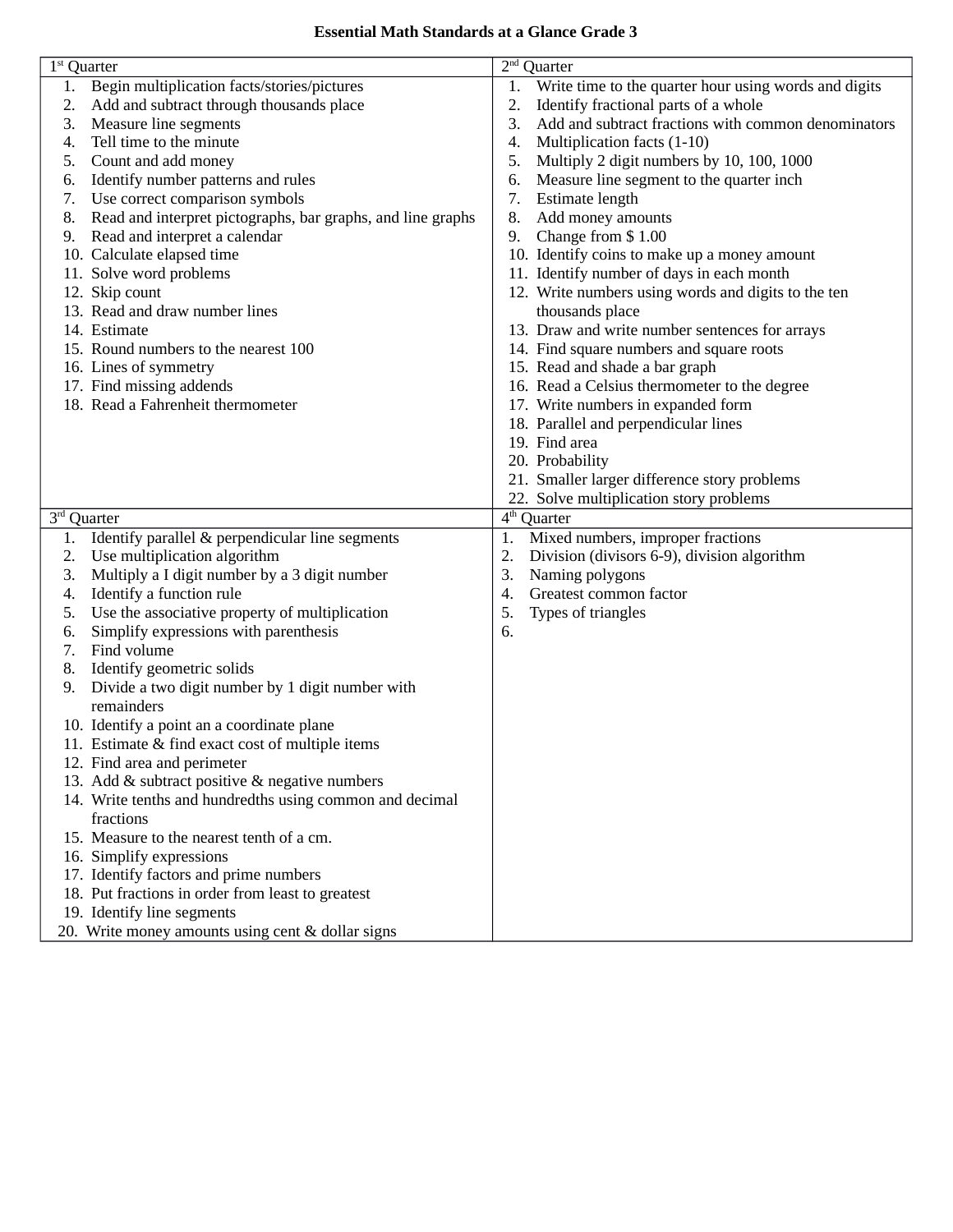## **Essential Math Standards at a Glance 4<sup>th</sup> Grade**

| $1st$ Quarter                                                                                                                                                                                                                                                                                                                                                                                                                                                                                                                                                                                                                                                | $2nd$ Quarter                                                                                                                                                                                                                                                                                                                                                                                                                                                                                                                                                                                                                                                                                                                                                                                 |
|--------------------------------------------------------------------------------------------------------------------------------------------------------------------------------------------------------------------------------------------------------------------------------------------------------------------------------------------------------------------------------------------------------------------------------------------------------------------------------------------------------------------------------------------------------------------------------------------------------------------------------------------------------------|-----------------------------------------------------------------------------------------------------------------------------------------------------------------------------------------------------------------------------------------------------------------------------------------------------------------------------------------------------------------------------------------------------------------------------------------------------------------------------------------------------------------------------------------------------------------------------------------------------------------------------------------------------------------------------------------------------------------------------------------------------------------------------------------------|
| Mathematical vocabulary for addition,<br>1.<br>subtraction and multiplication<br>Addition of whole numbers w/re-grouping<br>2.<br>and missing addends<br>3.<br>Subtraction of whole numbers w/<br>borrowing and missing minuends<br>Read scales<br>4.<br>Measure length using Metric and US<br>5.<br>Customary units<br>Identify properties of simple geometric<br>6.<br>shapes (including radius and diameter)<br>Name types of lines and angles<br>7.<br>Continue memorization of multiplication<br>8.<br>facts<br>Add/subtract decimal numbers<br>9.<br>10. Subtract across 0<br>11. Draw a picture to represent a fraction                               | 1. Name and identify mixed numbers and<br>fractions on a number line<br>Identify and read place value to the<br>2.<br>thousandths place<br>Convert and compare units of capacity<br>3.<br>List and distinguish between multiples and<br>4.<br>factors of a given number<br>Recognize and apply the associative<br>5.<br>property of addition and multiplication<br>Divide whole numbers by one digit<br>6.<br>divisors w/ and w/o remainders<br>Name percent's of a dollar; know 50% of a<br>7.<br>number and the relationship between<br>percent's and money<br>Solve rate problems<br>8.<br>Display data using graphs<br>9.<br>10. Round and estimate numbers to the<br>thousands place<br>11. Mathematical vocabulary for division<br>12. Continue memorization of multiplication<br>facts |
| 3rd Quarter<br>Identify/apply basic Geometric concepts:<br>1.<br>naming polygons; classifying triangles;<br>measuring turns; transformations;<br>tessellations; symmetry<br>Solve division problems with zeros in three<br>2.<br>digit quotients with or without remainders<br>Apply skills to money: divide; determine<br>3.<br>sales tax; count back change<br>Convert comparative measurements of<br>4.<br>metric to US Customary, and vice versa<br>Find equivalency of mixed numbers and<br>5.<br>improper fractions<br>Find mean, median, range, and mode of a<br>6.<br>given set of numbers<br>Continue memorization of multiplication<br>7.<br>facts | 4 <sup>th</sup><br>Quarter<br>Construct geometric solids<br>1.<br>Identify decimal place value<br>2.<br>Add/subtract fractions w/ and w/o common<br>3.<br>denominators<br>Find fraction equivalents<br>4.<br>5.<br>Change improper fractions to whole<br>numbers or mixed fractions<br>Simplify/reduce fractions<br>6.<br>Investigate probability and volume<br>7.<br>8.<br>Divide by 2 digit divisors with remainders<br>Apply the Distributive Property in<br>9.<br>multiplication<br>10. Multiply 3 digit number by 2 digit number<br>11. Round whole numbers through hundred<br>millions<br>12. Master multiplication facts to 12                                                                                                                                                         |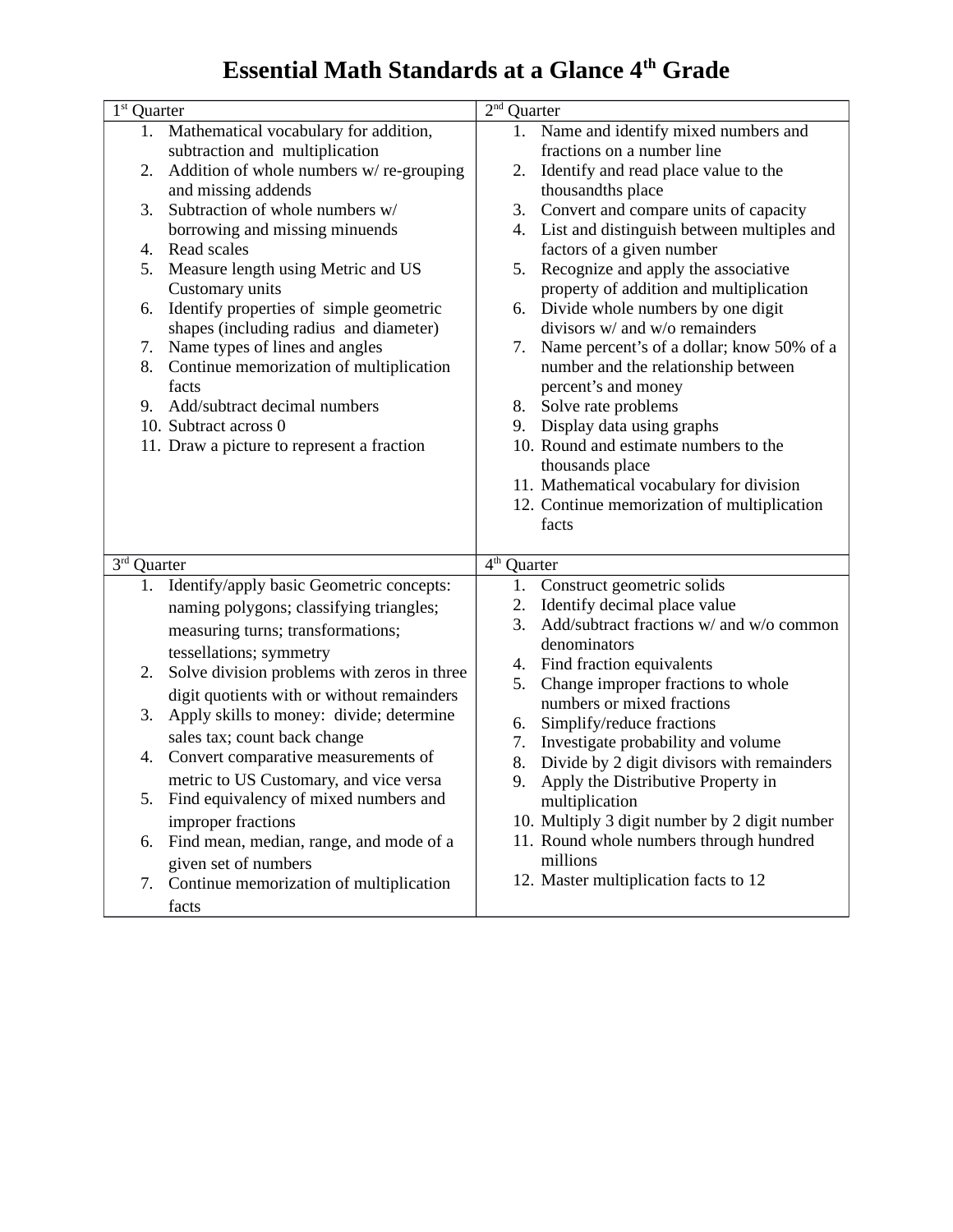### **Essential Math Standards at a Glance 5<sup>th</sup> Grade**

| $1st$ Quarter |                                              | 2 <sup>nd</sup>         | Quarter                                     |
|---------------|----------------------------------------------|-------------------------|---------------------------------------------|
| $1_{-}$       | Divide whole numbers with and without        | 1.                      | Understand place value to right of decimal  |
|               | remainders                                   | 2.                      | Express fractions with a common             |
| 2.            | Multiply multi-digit numbers by two-digit    |                         | denominators                                |
|               | numbers                                      | 3.                      | Divide fractions by a whole numbers         |
| 3.            | Solve word problems involving                | 4.                      | Divide whole numbers by fractions           |
|               | multiplication and division of whole         | 5.                      | Add and subtract fractions with unlike      |
|               | numbers                                      |                         | denominators                                |
| 4.            | Divide fluently up to a four-digit number    | 6.                      | Multiply whole numbers by decimals          |
|               | by a two-digit number.                       | 7.                      | Solve word problems involving decimals      |
| 5.            | Multiply and divide by powers of 10          |                         |                                             |
| 6.            | Solve problems involving means               |                         |                                             |
| 3rd Quarter   |                                              | 4 <sup>th</sup> Quarter |                                             |
| 1.            | Convert between decimals, fractions, and     |                         | 1. Use equivalent fractions/ratios to solve |
|               | percents.                                    |                         | word problems with unlike denominators      |
| 2.            | Solve addition and subtraction word          |                         | 2. Measure and classify angles              |
|               | problems with unlike denominators            | 3.                      | Read and interpret line graphs              |
| З.            | Convert among liters, milliliters, and cubic | 4.                      | Find and interpret mode and mean            |
|               | centimeters                                  |                         |                                             |
| 4.            | Compare relative sizes of volumes            |                         |                                             |
| 5.            | Convert measurements of length, width,       |                         |                                             |
|               | area, volume, and time                       |                         |                                             |
| 6.            | Construct line graphs from tables of data    |                         |                                             |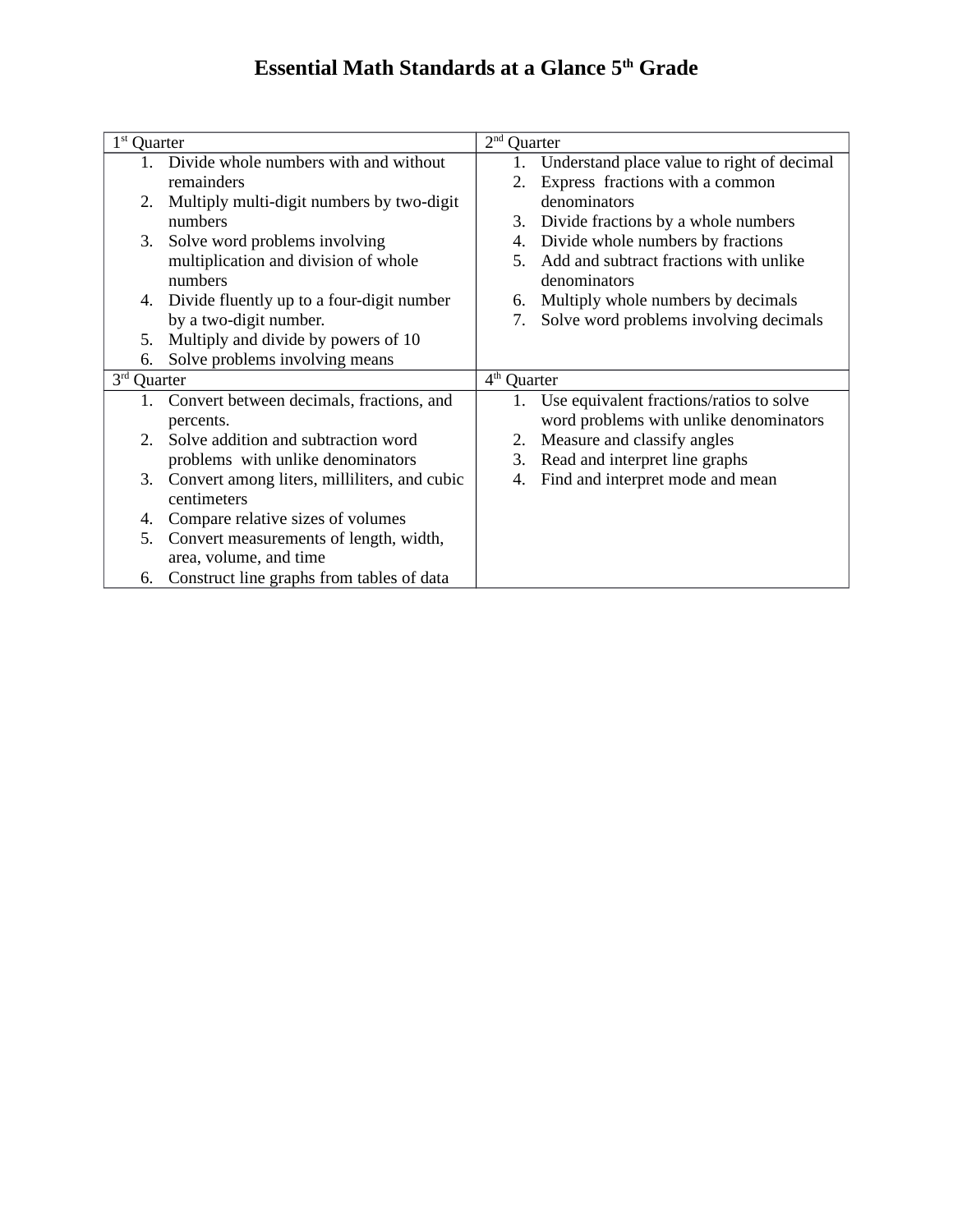### **Essential Math Standards at a Glance: 6<sup>th</sup> Grade**

| $1st$ Quarter              |                                                                                  | 2 <sup>nd</sup><br>Quarter                                                                   |  |
|----------------------------|----------------------------------------------------------------------------------|----------------------------------------------------------------------------------------------|--|
| 1.                         | Estimate operations of whole numbers (various                                    | Convert mixed numbers to improper fractions<br>1.                                            |  |
|                            | strategies include rounding and compatible                                       | and vice versa.                                                                              |  |
|                            | numbers).                                                                        | Convert fractions to decimals and vice versa<br>2.                                           |  |
| 2.                         | Calculate problems involving operations of                                       | (students should memorize well-known decimal                                                 |  |
|                            | decimals $(+, -, \div, \times)$ .                                                | equivalents for the following fractions: 1/3, 2/3,                                           |  |
| 3.                         | Find and analyze the mean, median, mode, and                                     | $\frac{1}{4}$ , $\frac{1}{2}$ , and $\frac{3}{4}$ ).                                         |  |
|                            | range of a data set or graph.                                                    | Compare and order fractions, mixed numbers,<br>3.                                            |  |
| 4.                         | Identify and represent patterns within a sequence                                | and decimals.                                                                                |  |
|                            | (use written expressions/rules for representation).                              | Estimate operations of fractions (various<br>4.                                              |  |
| 5.                         | Create and evaluate algebraic expressions.                                       | strategies include use of benchmarks and                                                     |  |
| 6.                         | Solve one-step equations (addition and                                           | compatible numbers).                                                                         |  |
|                            | subtraction OR multiplication and division).                                     | Calculate problems involving operations of<br>5.                                             |  |
|                            |                                                                                  | fractions with like and unlike denominators (+,                                              |  |
|                            |                                                                                  | $-$ , $\div$ , $\times$ ).                                                                   |  |
|                            |                                                                                  | 6. Calculate problems involving operations of                                                |  |
|                            |                                                                                  | mixed numbers $(+, -, \div, \times)$ .<br>Solve one-step equations involving fractions<br>7. |  |
|                            |                                                                                  | (addition and subtraction OR multiplication and                                              |  |
|                            |                                                                                  | division).                                                                                   |  |
|                            |                                                                                  | Convert among units in the US Customary<br>8.                                                |  |
|                            |                                                                                  | System.                                                                                      |  |
| 3 <sup>rd</sup><br>Quarter |                                                                                  | 4 <sup>th</sup><br>Quarter                                                                   |  |
|                            |                                                                                  |                                                                                              |  |
| 1.                         | Solve problems involving ratios, rates, and unit                                 | Find experimental probability and probabilities                                              |  |
|                            | rates/costs.                                                                     | of independent events.                                                                       |  |
| 2.                         | Solve proportion problems (various strategies                                    | Compare and order integers.<br>2.                                                            |  |
|                            | include number sense, equivalent ratios, and                                     | Solve problems involving operations of integers<br>3.                                        |  |
|                            | cross products).                                                                 | $(+, -, \div, \times).$                                                                      |  |
| 3.                         | Solve problems involving scales and scale                                        | Create and solve one-step integer equations that<br>4.                                       |  |
|                            | drawings.                                                                        | represent real-world applicable situations.                                                  |  |
| 4.                         | Solve percent problems (estimating with percent,                                 | Make and use a function table to graph points<br>5.                                          |  |
|                            | part-of-whole percent problems).                                                 | and functions on a coordinate plane.                                                         |  |
| 5.                         | Identify and describe special pairs of angles                                    | Solve two-step equations involving all four<br>6.                                            |  |
|                            | (complementary/supplementary,                                                    | operations.                                                                                  |  |
|                            | vertical/adjacent).                                                              | Solve one-step inequalities (identify and graph<br>7.                                        |  |
| 6.                         | Identify and compare congruent and similar                                       | solutions on a number line).                                                                 |  |
| 7.                         | figures.                                                                         | 8. Find square roots and identify rational numbers.<br>9.                                    |  |
|                            | Identify and draw lines of symmetry,<br>translations, reflections and rotations. | Solve problems by applying the Pythagorean<br>Theorem.                                       |  |
| 8.                         | Convert among units in the Metric System.                                        |                                                                                              |  |
| 9.                         | Calculate area of parallelograms, triangles, and                                 |                                                                                              |  |
|                            | circles.                                                                         |                                                                                              |  |
|                            | 10. Compute surface area and volume of rectangular                               |                                                                                              |  |
|                            | prisms.                                                                          |                                                                                              |  |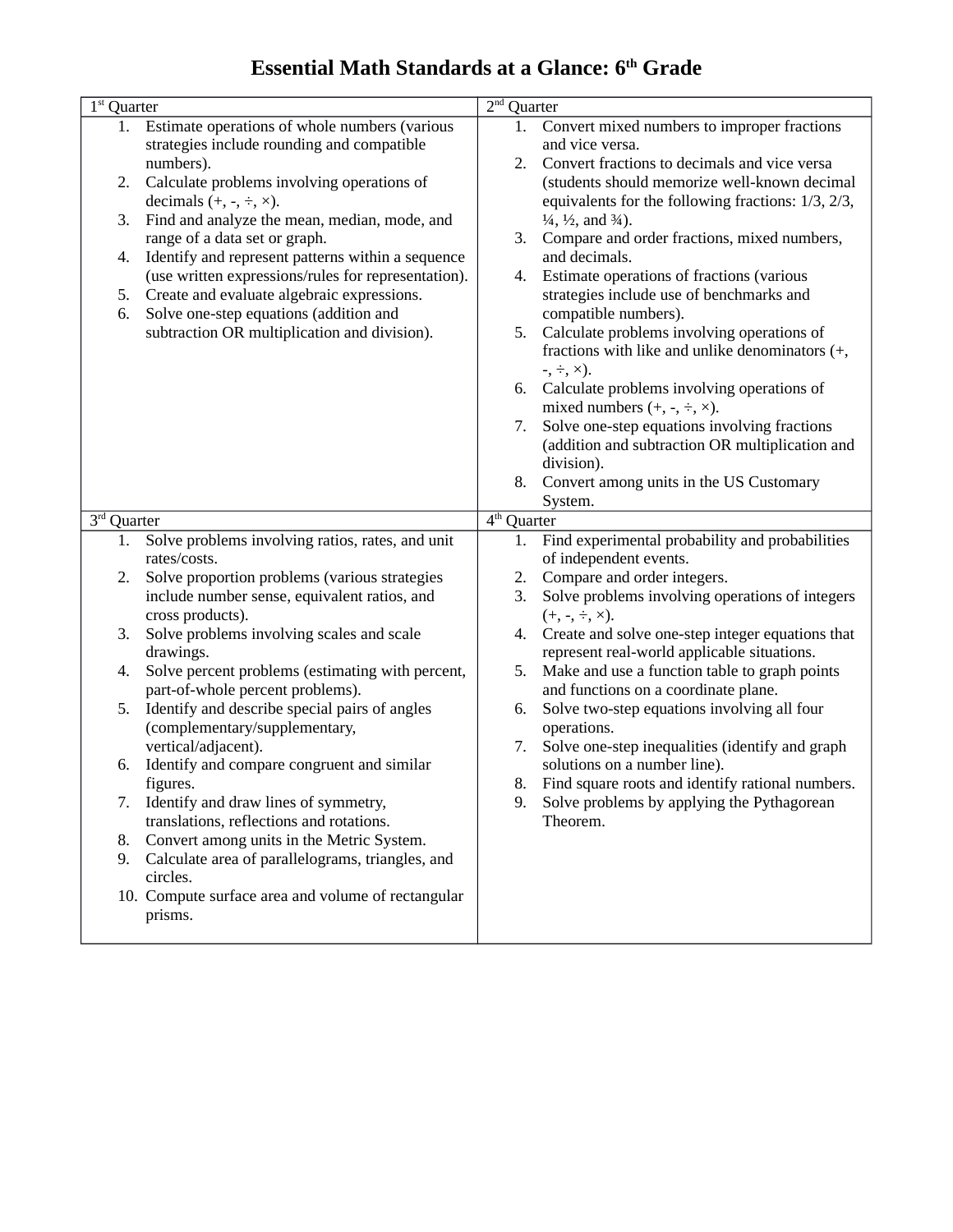# **Essential Math Standards at a Glance Grade 7th**

| $1st$ Quarter               |                                            | 2 <sup>nd</sup> | Quarter                                        |
|-----------------------------|--------------------------------------------|-----------------|------------------------------------------------|
| 1.                          | <b>Estimate numbers</b>                    | 1.              | Solve one-step equations                       |
| 2.                          | Operations with decimals                   | 2.              | Solve two-step equations                       |
| 3.                          | Operations with integers                   | 3.              | Solve one-step inequalities                    |
| 4.                          | Order of operations and distributive       | 4.              | Write ratios and use them to compare           |
|                             | property                                   |                 | quantities                                     |
| 5.                          | Exponents                                  |                 | 5. Find unit rates and unit costs using        |
| 6.                          | Operations with fractions                  |                 | proportional reasoning                         |
| 7.                          | Operations with mixed numbers              | 6.              | Write and solve proportions                    |
|                             |                                            | 7.              | Proportions and similar figures                |
|                             |                                            | 8.              | Proportions and scale                          |
|                             |                                            |                 |                                                |
| $\overline{3^{rd}}$ Quarter |                                            | $4th$ Quarter   |                                                |
| 1.                          | Classify polygons and special              | 1.              | Find solutions of linear equations and         |
|                             | quadrilaterals                             |                 | graph linear equations                         |
|                             | 2. Area of polygons                        | 2.              | Find the slope of a line and use it to solve   |
| 3.                          | Analyze and construct circle graphs        |                 | problems                                       |
| 4.                          | Find and estimate square roots and to      |                 | 3. Describe data using mean, median, mode,     |
|                             | classify numbers as rational or irrational |                 | and range                                      |
| 5.                          | Pythagorean Theorem                        | 4.              | Represent data using frequency tables, line    |
| 6.                          | Graph data and use graphs to make          |                 | plots, and histograms                          |
|                             | predictions                                | 5.              | Represent and interpret data using stem-       |
| 7.                          | Find solutions to application problems     |                 | and-leaf plots                                 |
|                             | using tables, rules, and graphs            | 6.              | Identify misleading graphs and statistics      |
|                             |                                            | 7.              | Create and interpret scatter plots and find    |
|                             |                                            |                 | line of best fit; and use an estimated line of |
|                             |                                            |                 | best fit to answer questions about the data    |
|                             |                                            |                 |                                                |
|                             |                                            |                 |                                                |
|                             |                                            |                 |                                                |
|                             |                                            |                 |                                                |
|                             |                                            |                 |                                                |
|                             |                                            |                 |                                                |
|                             |                                            |                 |                                                |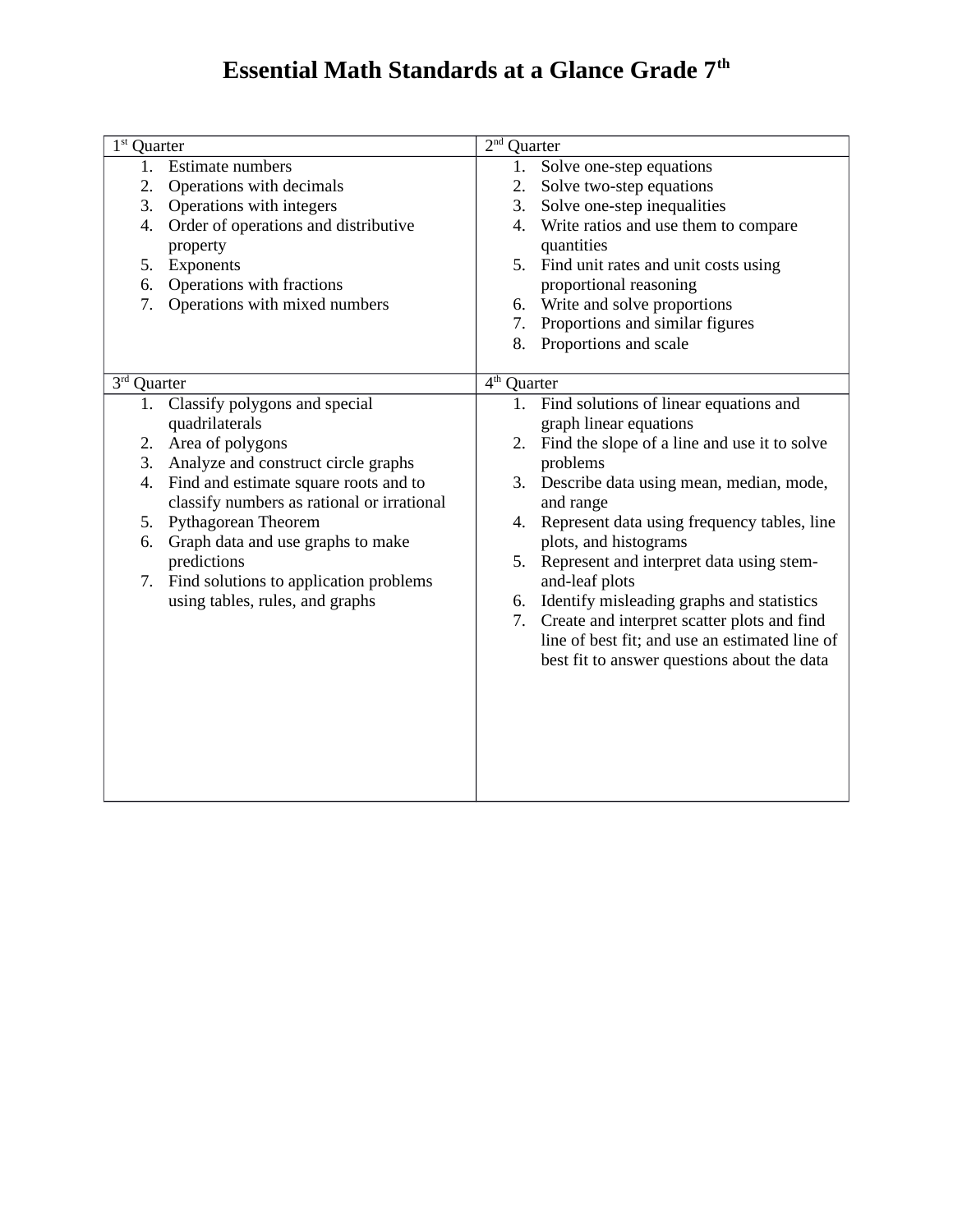### **Essential Math Standards at a Glance Grade: 8th**

| $1st$ Quarter |                                                  | $2nd$ Quarter |                                                 |
|---------------|--------------------------------------------------|---------------|-------------------------------------------------|
| 1.            | Find and use absolute value to compare           |               | 1. Write ratios and unit rates and use rates to |
|               | integers                                         |               | solve problems                                  |
| 2.            | Add, subtract, multiply and divide integers      | 2.            | Convert units within and between the            |
| 3.            | Solve one-step linear equations                  |               | customary and metric systems                    |
| 4.            | Write equivalent fractions and decimals          | 3.            | Identify and solve proportions using cross      |
| 5.            | Compare and order rational numbers using         |               | products                                        |
|               | common denominators, decimals, and               |               | 4. Graph dilations and determine the scale      |
|               | number lines                                     |               | factor of a dilation                            |
| 6.            | Add, subtract, multiply and divide               | 5.            | Find percent of change and solve problems       |
|               | fractions and mixed numbers                      |               | involving percent of increase and percent       |
| 7.            | Find and estimate square roots and classify      |               | of decrease                                     |
|               | numbers as rational or irrational                | 6.            | Use percent of change to find markup,           |
| 8.            | Use Pythagorean Theorem to find the              |               | discount, and selling price                     |
|               | length of a side of a right triangle             | 7.            | Write and solve multi-step equations            |
| 9.            | Use tables, equations and graphs to solve        | 8.            | Write and solve inequalities                    |
|               | problems                                         |               |                                                 |
|               | 10. Graph reflections and rotations and identify |               |                                                 |
|               | lines of symmetry                                |               |                                                 |
| $3rd$ Quarter |                                                  | $4th$ Quarter |                                                 |
| 1.            | Identify congruent triangles using SSS,          | 1.            | Find theoretical and experimental               |
|               | SAS and ASA.                                     |               | probability                                     |
| 2.            | Find areas of parallelograms, triangles, and     | 2.            | Find probabilities of independent and           |
|               | trapezoids.                                      |               | dependent events                                |
|               |                                                  |               |                                                 |
| 3.            | Find circumference and area of a circle and      | 3.            | Find the number of permutations or              |
|               | the area of irregular figures                    |               | combinations of a set of objects                |
| 4.            | Use nets and formulas to find surface areas      | 4.            | Represent functions with equations, tables,     |
|               | of prisms, cylinders, pyramids, cones and        |               | and function notation                           |
|               | spheres                                          | 5.            | Find the slope of a line from a graph or        |
| 5.            | Find the volume of prisms, cylinders,            |               | table                                           |
|               | pyramids, cones and spheres                      | 6.            | Write and graph function rules                  |
| 6.            | Describe data using mean, median, mode,          | 7.            | Write algebraic expressions and simplify        |
|               | and range and to choose appropriate              |               | polynomials                                     |
|               | measure of central tendency                      | 8.            | Multiply monomials and binomials                |
| 7.            | Recognize misleading graphs and choose           | 9.            | Divide powers with the same base and            |
|               | appropriate scales                               |               | simplify expressions with negative or zero      |
| 8.            | Make scatter plots and use trends to make        |               | exponents                                       |
|               | predictions                                      |               |                                                 |
|               |                                                  |               |                                                 |
|               |                                                  |               |                                                 |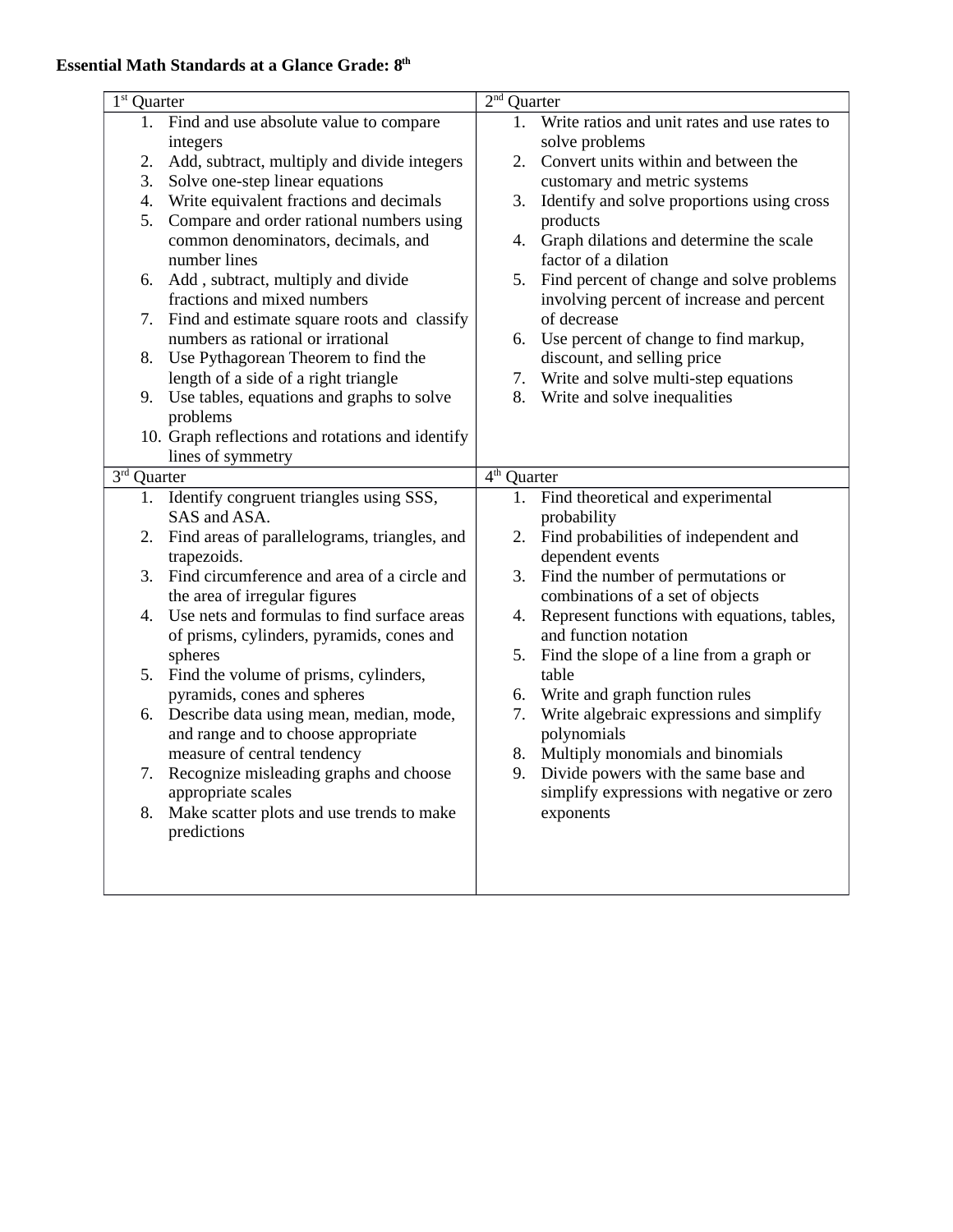# **Essential Math Standards at a Glance for Algebra I**

| 1 <sup>st</sup> Quarter                                                                                                                                                                                                                                                                                                                                                                                                                                                                                                                       | 2nd Quarter                                                                                                                                                                                                                                                                                                                                                                                                                                         |
|-----------------------------------------------------------------------------------------------------------------------------------------------------------------------------------------------------------------------------------------------------------------------------------------------------------------------------------------------------------------------------------------------------------------------------------------------------------------------------------------------------------------------------------------------|-----------------------------------------------------------------------------------------------------------------------------------------------------------------------------------------------------------------------------------------------------------------------------------------------------------------------------------------------------------------------------------------------------------------------------------------------------|
| 1. Simplify and evaluate expressions and<br>formulas with exponents using order of<br>operations<br>2. Add, subtract, multiply and divide real<br>numbers<br>3. Use the distributive property to simplify<br>expressions<br>4. Solve multi-step equations with variables<br>on both sides<br>5. Find ratios and use rates to solve                                                                                                                                                                                                            | 1. Graph and solve multi-step and compound<br>inequalities<br>2. Solve absolute value equations and<br>inequalities<br>3. Identify and evaluate relations and<br>functions<br>4. Model functions using rules, tables and<br>graphs<br>5. Write a function rule given a table or real-<br>world situation                                                                                                                                            |
| proportions<br>6. Define a variable in terms of another to<br>solve distance-rate-time problems<br>7. Find and estimate square roots<br>8. Solve problems using the Pythagorean<br>Theorem                                                                                                                                                                                                                                                                                                                                                    | 6. Find rate of change and slope from tables<br>and graphs<br>7. Write and graph linear equations in slope-<br>intercept, standard and point-slope forms.<br>8. Interpret linear graphs and analyze real-<br>world situations                                                                                                                                                                                                                       |
| 3rd Quarter                                                                                                                                                                                                                                                                                                                                                                                                                                                                                                                                   | <b>4th Quarter</b>                                                                                                                                                                                                                                                                                                                                                                                                                                  |
| 1. Determine whether lines are parallel or<br>perpendicular<br>2. Analyze data using scatter plots<br>3. Write an equation for a trend line and use it<br>to make predictions<br>4. Translate the graph of an absolute value<br>equation<br>5. Solve systems of linear equations by<br>graphing, substitution and elimination<br>6. Graph, write and use linear inequalities<br>7. Write and use systems of linear<br>inequalities to model real-world situations<br>8. Simplify and evaluate expressions with<br>zero and negative exponents | 1. Multiply and divide expressions with<br>exponents<br>2. Describe, add, subtract and multiply<br>polynomials<br>3. Factor a monomial from a polynomial<br>(GCF)<br>4. Find the square of a binomial and multiply<br>$(a+b)(a-b)$<br>binomials of the form<br>5. Evaluate the factored form of a trinomial<br>Solve quadratic equations by factoring<br>6.<br>Be familiar with and practice using the<br>quadratic formula<br>8. Simplify radicals |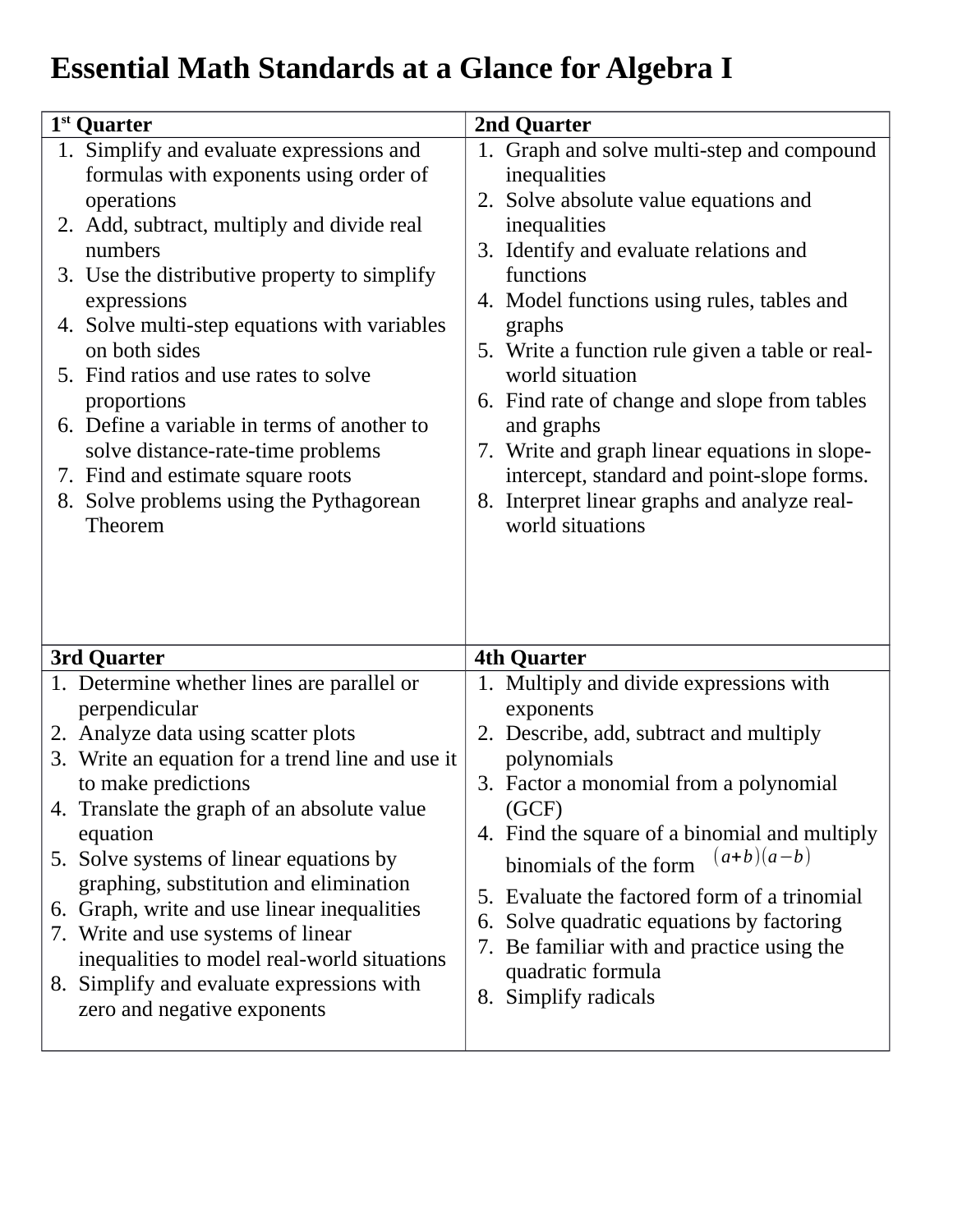### Essential Math Standards at a Glance: Geometry

| $1st$ Quarter |                                                       | $2nd$ Quarter |                                                                 |
|---------------|-------------------------------------------------------|---------------|-----------------------------------------------------------------|
| 1.            | Use inductive reasoning.                              | 1.            | Identify angles and use properties of two parallel lines cut by |
| 2.            | Draw nets, isometric, and orthographic views for      |               | a transversal.                                                  |
|               | three-dimensional figures.                            | 2.            | Identify the relationships between parallel and perpendicular   |
| 3.            | Use basic terms and postulates of Geometry.           |               | lines.                                                          |
| 4.            | Identify segments and rays.                           | 3.            | Find angle measures in triangles.                               |
| 5.            | Recognize parallel figures.                           | 4.            | Use exterior angles of a triangle.                              |
| 6.            | Find segment lengths                                  | 5.            | Classify types of polygons.                                     |
| 7.            | Find angle measures                                   | 6.            | Find the sum of the interior and exterior angles of a polygon.  |
| 8.            | Identify angle pairs                                  | 7.            | Graph lines.                                                    |
| 9.            | Copy using classic constructions segments and         | 8.            | Write equations of lines.                                       |
|               | angles                                                | 9.            | Find the slope, write the equations, and graph parallel and     |
|               | 10. Construct angle bisectors.                        |               | perpendicular lines.                                            |
|               | 11. Find the distance between two points on the       |               | 10. Construct parallel and perpendicular lines.                 |
|               | Coordinate Plane                                      |               | 11. Identify congruent figures and their corresponding parts.   |
|               | 12. Find the midpoint of a segment                    |               | 12. Use the SSS, SAS, ASA Postulates, AAS Theorem, along        |
|               | 13. Find perimeter, circumference and area for        |               | with the Hypotenuse Leg Theorem in proving that two             |
|               | various basic figures.                                |               | triangles and parts of two triangles are congruent.             |
|               | 14. Write conditional statements and their converses. |               | 13. Apply isosceles triangle theorems.                          |
|               | 15. Write true bi-conditionals and recognize good     |               |                                                                 |
|               | definitions                                           |               |                                                                 |
|               | 16. Use the Law of Detachment and the Law of          |               |                                                                 |
|               | Syllogism.                                            |               |                                                                 |
|               | 17. Connect reasoning in Algebra and Geometry.        |               |                                                                 |
|               |                                                       |               |                                                                 |
|               |                                                       |               |                                                                 |
|               |                                                       |               |                                                                 |
|               |                                                       |               |                                                                 |
|               |                                                       |               |                                                                 |
|               |                                                       |               |                                                                 |
| $3rd$ Quarter |                                                       | $4th$ Quarter |                                                                 |
| 1.            | Use the properties of mid-segments,                   | 1.            | Use the Pythagorean theorem and its converse.                   |
|               | perpendicular bisectors and angle bisectors.          | 2.            | Identify and use the special relationships between the sides    |
| 2.            | Identify medians and altitudes.                       |               | of $45^{\circ}$ -45°-90° and 30°-60°-90° triangles.             |
| 3.            | Use inequalities involving a angles and sides of      | 3.            | Use Tangent, Sine and Cosine in Triangles                       |
|               | triangles.                                            | 4.            | Use angles of elevation and depression.                         |
| 4.            | Identify and use the properties of the sides,         | 5.            | Find the area of parallelograms, trapezoids, rhombuses and      |
|               | angles, and diagonals of various special              |               | kites.                                                          |
|               | quadrilaterals.                                       | 6.            | Find the area of regular polygons.                              |
| 5.            | Use the coordinate plane when working with            | 7.            | Find the perimeters and areas of similar figures.               |
|               | various quadrilaterals.                               | 8.            | Find the area of a triangle.                                    |
| 6.            | Use ratios and proportions.                           | 9.            | Identify central angles and arcs of circles.                    |
| 7.            | Identify and apply similar polygons.                  |               | 10. Find circumference and arc length.                          |
| 8.            | Prove and apply the AA, SAS, and SSS similarity       |               | 11. Find areas of circles and parts of circles.                 |
|               | theorems when working with two triangles that         |               | 12. Write equation of a circle + find its center and radius.    |
|               | are similar.                                          |               | 13. Find the surface area and the volume of a prism, cylinder,  |
| 9.            | Find and use similarity in right triangles.           |               | pyramid, and a cone.                                            |
|               | 10. Use the Side-Splitter theorem and the Triangle-   |               | 14. Find the surface area and volume of a sphere.               |
|               | Angle-Bisector theorem when working with              |               | 15. Find the use the relationships between area and volume in   |
|               | proportions in triangles.                             |               | similar figures.                                                |
|               |                                                       |               | 16. Use the relationship between a radius and a tangent and two |
|               |                                                       |               | tangents from one point.                                        |
|               |                                                       |               | 17. Use and recognize the properties of congruent chords, arcs, |
|               |                                                       |               | and central angles.                                             |
|               |                                                       |               | 18. Find the measure of an inscribed angle.                     |
|               |                                                       |               |                                                                 |
|               |                                                       |               |                                                                 |
|               |                                                       |               |                                                                 |
|               |                                                       |               |                                                                 |